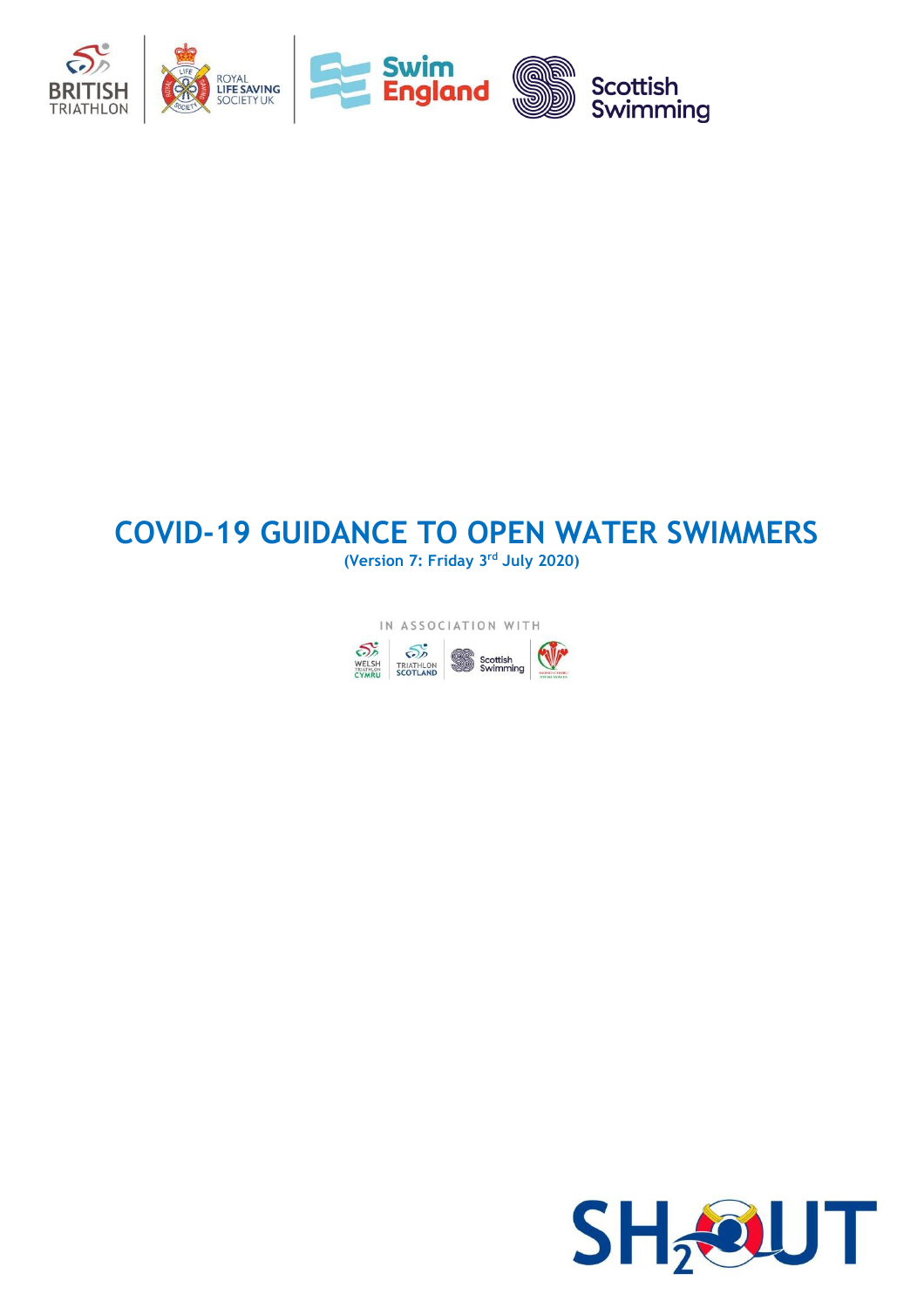

### **SH₂OUT INTRODUCTION**

SH<sub>2</sub>OUT is a partnership between British Triathlon, Swim England and RLSS UK which has been developed to promote and progress open water swimming and safety within the sport.

The partnership aims to provide appropriate resources and to support the development of standards that ensure safe and compelling experiences for open water swimming participants.

This guidance has been developed through the collaboration and input of all three organisations and in association with Triathlon Scotland, Scottish Swimming, Swim Wales and Welsh Triathlon. The aim is to give swimmers guidance on how to approach open water swimming in the current climate.

#### **OPENING STATEMENT**

This document is based on the latest government instruction across England, Scotland, and Wales regarding Coronavirus/COVID-19 and is designed to offer guidance to open water swimmers in all British territories. The Scottish sections have been updated to respond to the changing instructions in Phase 2 of the Scottish Government's route map and are in line with the public health advice found here: [Scottish Government: Coronavirus in Scotland](http://www.gov.scot/coronavirus-covid-19/)

FNGLAND

.

The guidance is based on Step One of the government's document; Our Plan to Rebuild: The UK Government's COVID-19 recovery strategy. From 1 June 2020, this enables people in England to exercise freely outdoors, travel to exercise, exercise with up to six other people from different households and visit outdoor venues operating social distancing regimes at all times.



1. The guidance is based on the government's route map through and out of the crisis. From 22 June 2020, you may exercise freely outdoors more than once per day, so long as you maintain social distancing whilst doing it. You can exercise only with people from your own or two other households per day up to a maximum of 8 people. Travel distance restrictions are relaxed from 3rd July however localised restrictions may apply. General travel guidance outlined by the Scottish Government should always be adhered to. Guidance is available at [Staying Safe and](http://www.gov.scot/publications/coronavirus-covid-19-phase-2-staying-safe-and-protecting-others/pages/travel/)  [Protecting Others: Travel](http://www.gov.scot/publications/coronavirus-covid-19-phase-2-staying-safe-and-protecting-others/pages/travel/) 



The guidance is based on the Welsh Government's 'Leading Wales out of the pandemic: A Framework for Recovery' and 'Unlocking our Society and Economy: Continuing the Conversation'. From 1 June 2020, you may exercise freely outdoors with no limit, so long as you stay local and maintain social distancing. You can exercise with people from your household and meet members of one other household whilst staying local and outdoors.

#### **SWIMMERS GUIDANCE**

When open water swimming is permitted by your government, you should ask yourself whether you think it is a socially responsible thing for you to do; due to the inherent dangers, increased risk and pressure that this may cause the NHS and emergency services. Certainly, if you are new to open water swimming, we don't advise that you go open water swimming outside of an operated and supervised venue which has a safety crew (many of these are not open currently).

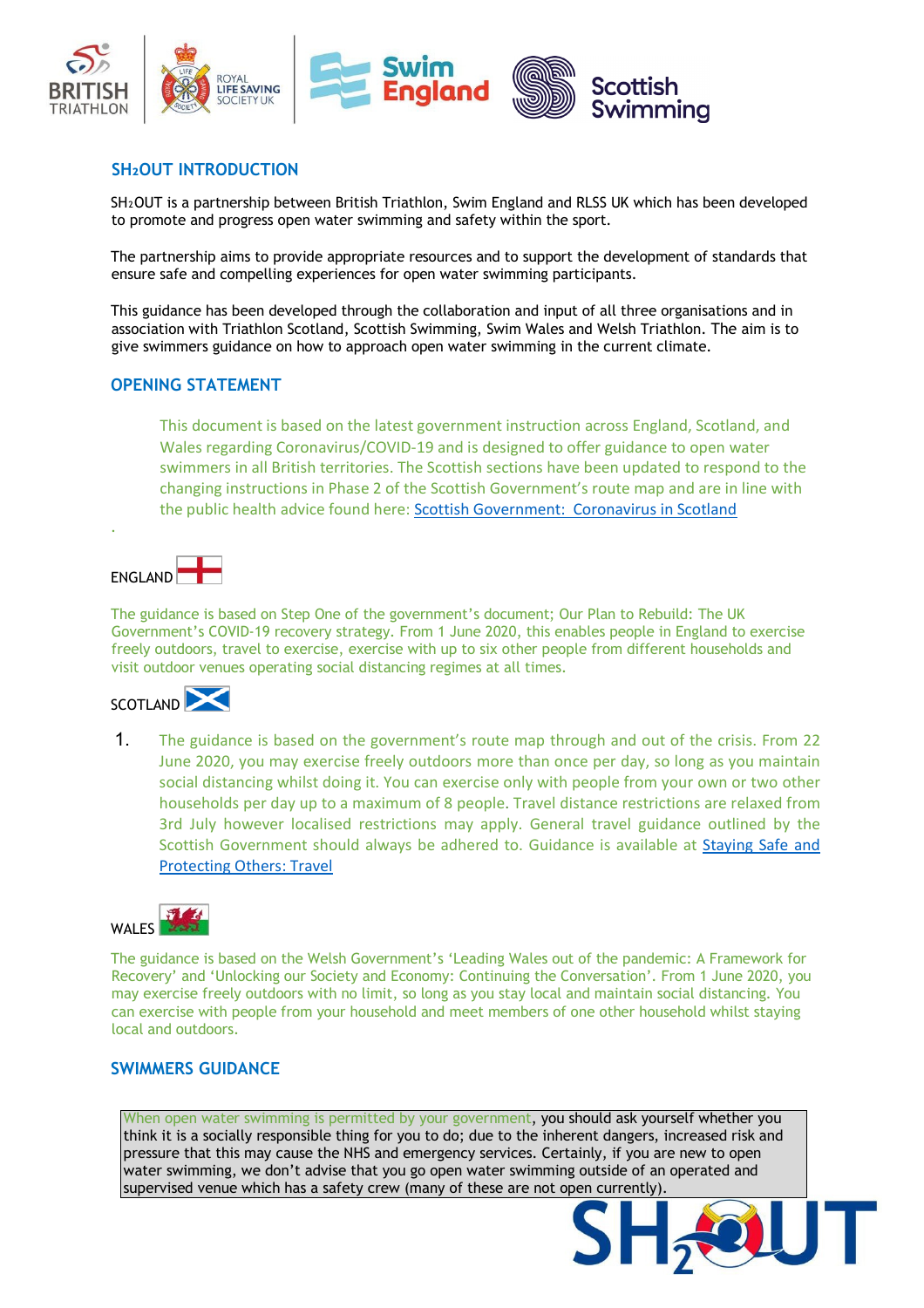



Open water swimming is permitted, and venues are beginning to open. You may swim with up to six other people from different households, if social distancing is maintained. Coaches may now work on a 1:5 ratio with others. Coaches should only coach within the limits of their knowledge and specifically, what they are qualified to deliver, ensuring compliance with social distancing rules and following good hygiene at all times. This includes regular hand washing for at least 20 seconds and avoiding contact with shared hard surfaces, such as equipment used by others in your sessions. Please find hygiene guidance from Public Health Englan[d](https://www.gov.uk/government/publications/wuhan-novel-coronavirus-infection-prevention-and-control) [here.](https://www.gov.uk/government/publications/wuhan-novel-coronavirus-infection-prevention-and-control)

# SCOTLAND

Scotland is currently in Phase 2 of the Scottish Government's route map out of lockdown and open water swimming is now permitted and venues are beginning to open. You may swim with your own or two other households per day (maximum 8 people) if social distancing of at least 2m is maintained. One-to-one personal training or coaching is permitted if it is outdoors and physical distancing can be maintained. This can be with people from two other households at one time and in a single day (i.e. a coach cannot coach people from more than two different households in a single day, even if coached separately). Good hygiene practices must also be followed. This includes regular hand washing for at least 20 seconds and avoiding contact with shared hard surfaces, such as equipment used by others in your sessions. Remember, car sharing with another household is still not permitted and many rural car parks and associated facilities remain closed. Where possible cycling or walking to the location is encouraged, otherwise park responsibly and sensibly in accordance with the Highway Code and with respect to other road users. Please find hygiene guidance from Health Protection Scotland **[here](https://www.hps.scot.nhs.uk/web-resources-container/covid-19-guidance-for-non-healthcare-settings/)**, and **[here](https://www.hps.scot.nhs.uk/a-to-z-of-topics/hand-hygiene/)**.



Open water swimming is permitted, and venues are beginning to open. You may swim with your own or one other household if it is local (within 5 miles) and social distancing is maintained. The guidance on gathering states that while you can now exercise with people from one other household, group activities are still not allowed. Coaches should not deliver training to more than one household at any one time. This includes coaching, working on a 1:1 ratio if you are qualified to do so, whilst complying with social distancing rules and following good hygiene. This includes regular hand washing for at least 20 seconds and avoiding contact with shared hard surfaces, such as equipment used by others in your sessions. Faceto-face coaching should only be delivered in your local area, approximately within a five-mile radius of your home.

Open water can include rivers, lakes, natural pools, lochs and the sea. There is a big difference between swimming in a pool and swimming outdoors and there is an even higher risk of drowning when swimming in the sea.

If you do decide to go open water swimming, we recommend the following:

- Never swim alone.
- Adhere to social distancing requirements throughout your swim, including arrival, changing and post swim.
- Let someone in your household know where you are, what you are doing and expected time to return.
- It is your responsibility that you are sufficiently fit and healthy to participate in open water swimming. You should think about any pre-existing medical conditions that you may have and if you are in any doubt, we recommend that you do not swim.
- In terms of sea swimming, RNLI lifeguards are not yet back to full operation on beaches. Volunteer lifeboat crews are fully operational but those partaking in sea swimming must understand the risks and take the necessary steps to keep themselves safe. This will help reduce

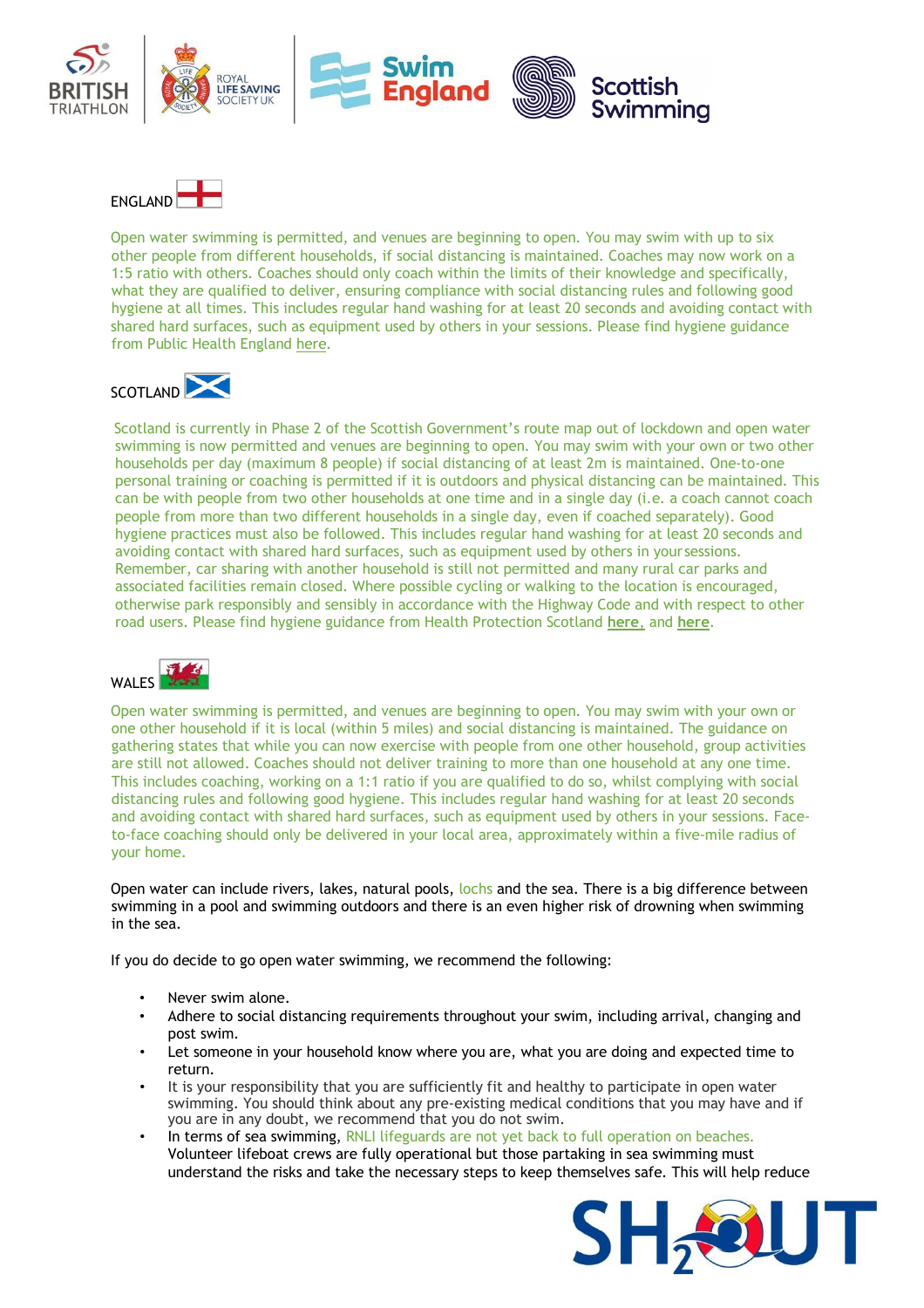

the demand on lifeboat crews and other emergency services. Continue to look to the RNLI advice for sea swimming [-](https://eur01.safelinks.protection.outlook.com/?url=https%3A%2F%2Frnli.org%2F&data=02%7C01%7Chelenmarney%40britishtriathlon.org%7Cafc283741a59436ec85d08d7f67a07f4%7C07fe2f50667547739a65ffe43ba4930e%7C0%7C0%7C637248876296936263&sdata=QZlx1nMjI87h2VmUnT24QZApmgAZlnZeWVYwHQEPogU%3D&reserved=0) [https://rnli.org/](https://eur01.safelinks.protection.outlook.com/?url=https%3A%2F%2Frnli.org%2F&data=02%7C01%7Chelenmarney%40britishtriathlon.org%7Cafc283741a59436ec85d08d7f67a07f4%7C07fe2f50667547739a65ffe43ba4930e%7C0%7C0%7C637248876296936263&sdata=QZlx1nMjI87h2VmUnT24QZApmgAZlnZeWVYwHQEPogU%3D&reserved=0)

• Follow all the guidance outlined below.

#### **Pre-Swimming**

#### **Should you swim?**

As mentioned above, it is your responsibility that you are sufficiently fit and healthy to participate in open water swimming. You should think about any pre-existing medical conditions that you may have and if you are in any doubt, we recommend that you do not swim. It is yet unclear what impact Covid-19 will have on the long-term health of those who contracted the virus. As a precaution, you should consider the following:

- If you were hospitalised due to Covid-19, you should undergo a form of health screening prior to taking part in open water swimming. This screening is best led by a doctor with specialist training in sports medicine. However other doctors may feel competent to make decisions on your fitness to compete and to decide any appropriate investigations that might be required.
- If you were not hospitalised due to Covid-19, but self-isolated having shown symptoms at any time, you are also recommended to undergo a form of screening.
- If you have felt entirely well during the pandemic, you are not routinely recommended to undergo health screening, but it is something to be considered as part of your normal health monitoring for the health-conscious competitor.
- People who are symptomatic should self-isolate for 7 days: household members for 14 days as per info on NHS guidance. No one who is self-isolating should attend an outdoor sports facility/ activity

Your GP should be able to guide you on what level of screening you may require, and who is the best person to assist you in the process. Again, if you are in any doubt about your health, you should not swim.



**IMPORTANT:** Do not leave your home to undertake exercise or outdoor activity if Scottish Government advice means you should stay at home because you or someone you live with has or has had symptoms of COVID-19.

# **Where to swim?**

We recommend that you swim in an operated and supervised open water venue.



You can find a list of accredited SH2OUT venues [here.](https://www.sh2out.org/safe-venues/search) [A](https://www.sh2out.org/safe-venues/search) SH2OUT accredited venue is one that has had its documentation, procedures, water safety provision and operations approved by SH2OUT in 2019.

You can find some other open water venues [here.](https://outdoorswimmer.com/find/venues) [Pl](https://outdoorswimmer.com/find/venues)ease note that SH2OUT don't endorse or promote swimming at these venues, and cannot guarantee the level of safety at these venues.

It is advised to contact the venue that you plan to swim at prior to arrival to ensure that the venue is open and operating swimming. Some venues will require a pre-booking prior to swimming to enable them to maintain social distancing at their venue and whilst swimming. We are providing guidance and support to venues to operate whilst implementing COVID-19 advice.

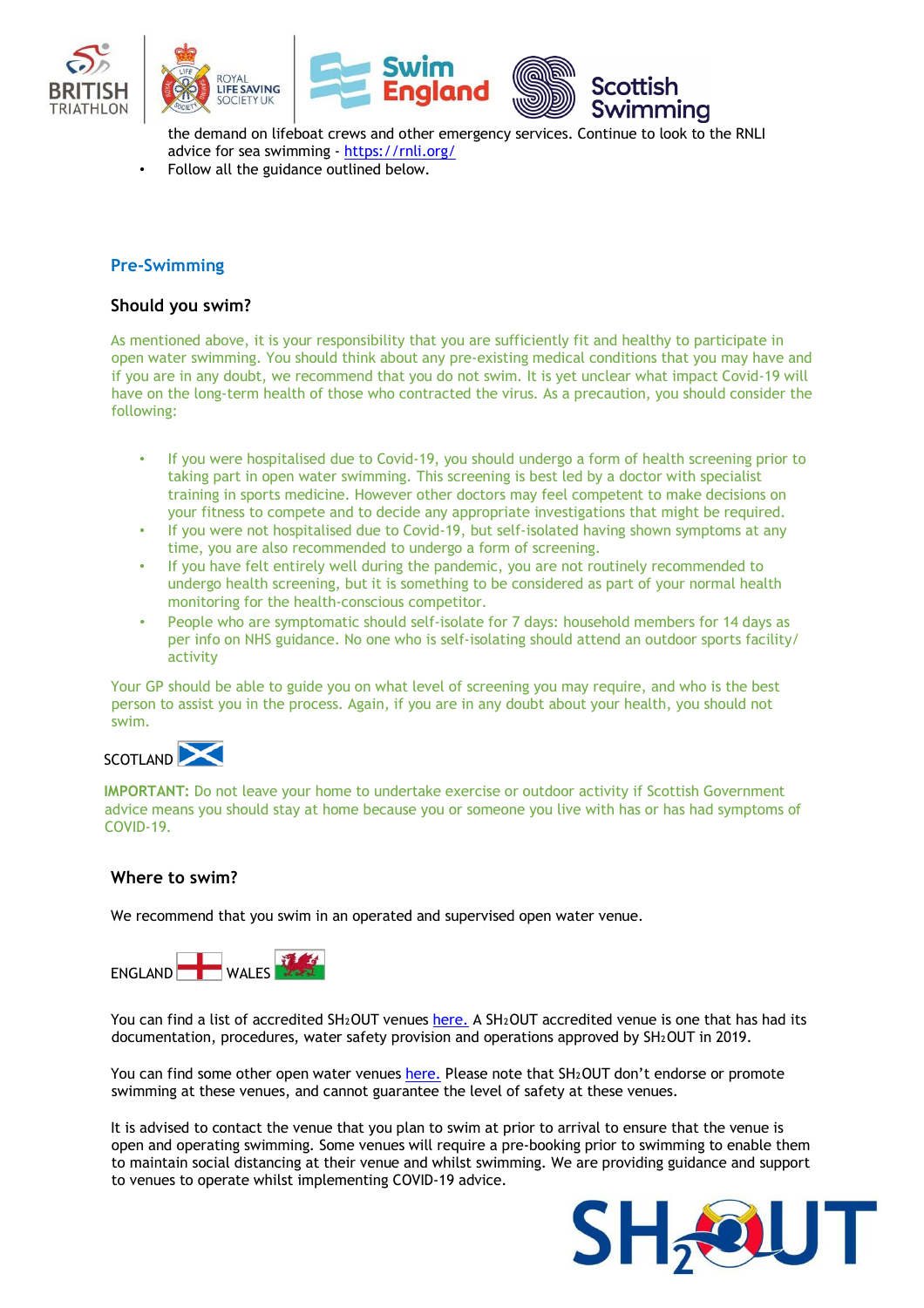



We recognise that Scotland does not have any SH<sup>2</sup>OUT accredited venues. As a result, we understand that swimmers may access the sea, lochs, or reservoirs. If you choose to swim in open water in Scotland, you should stay local broadly within 5 miles of your home), stay away from outdoor "honey pots" and follow the below guidance. Many rural car parks and associated facilities remain closed at this time.

#### ALL

If you decide to swim in open water that is not operated or supervised, then you should carefully plan the location based on the following:

- Check out local knowledge and advice (speak to clubs or other swimmers).
- Make sure you have permission to swim at your chosen spot if required.
- Look out for safety signs and online information/feedback.
- Avoid weirs, locks and other structures.
- If a sign says "no swimming" and/or "danger" don't swim there.
- Think about the water quality is the water potentially polluted (e.g. looks dirty, is a strange colour or smells) or does it have any pipes running into it. Don't swim in stagnant water.
- Think about water temperature and the weather, as outlined below.
- Be aware of tides and currents. A strong current can easily prevent you reaching where you want to swim, or it could pull you away from your planned exit point.

#### **Equipment**



For all open water swimming below 20 degrees, the wearing of a full body wetsuit is recommended. Wetsuits provide insulation against the cold, improving cold water tolerance and extending the time a swimmer can remain (comfortably) in the water. They also increase buoyancy so that, even when static, swimmers float. These two qualities can help build confidence in swimmers but only if the wetsuit fits well.



Scottish Swimming recommendations are that wetsuits are recommended to 18C and depending on air temperature and swimmer experience when the water temperature is between 18-20C wetsuit use needs to be assessed.

ALL

Poorly fitting wetsuits are a common source of stress and anxiety, particularly for swimmers who are new to open water swimming. If wetsuits are too tight, they can restrict movement and breathing to a point where the swimmer may unzip the suit for relief, causing it to flood with water. If they are not tight enough, they will also flood with water. In both these cases drag is increased making swimming far more difficult as well as compromising the insulating properties of the wetsuit.

The main things to check when you put on your wetsuit are:

• That the wetsuit fits snugly – particularly around the neck where a good seal helps prevent excess water entering the suit.

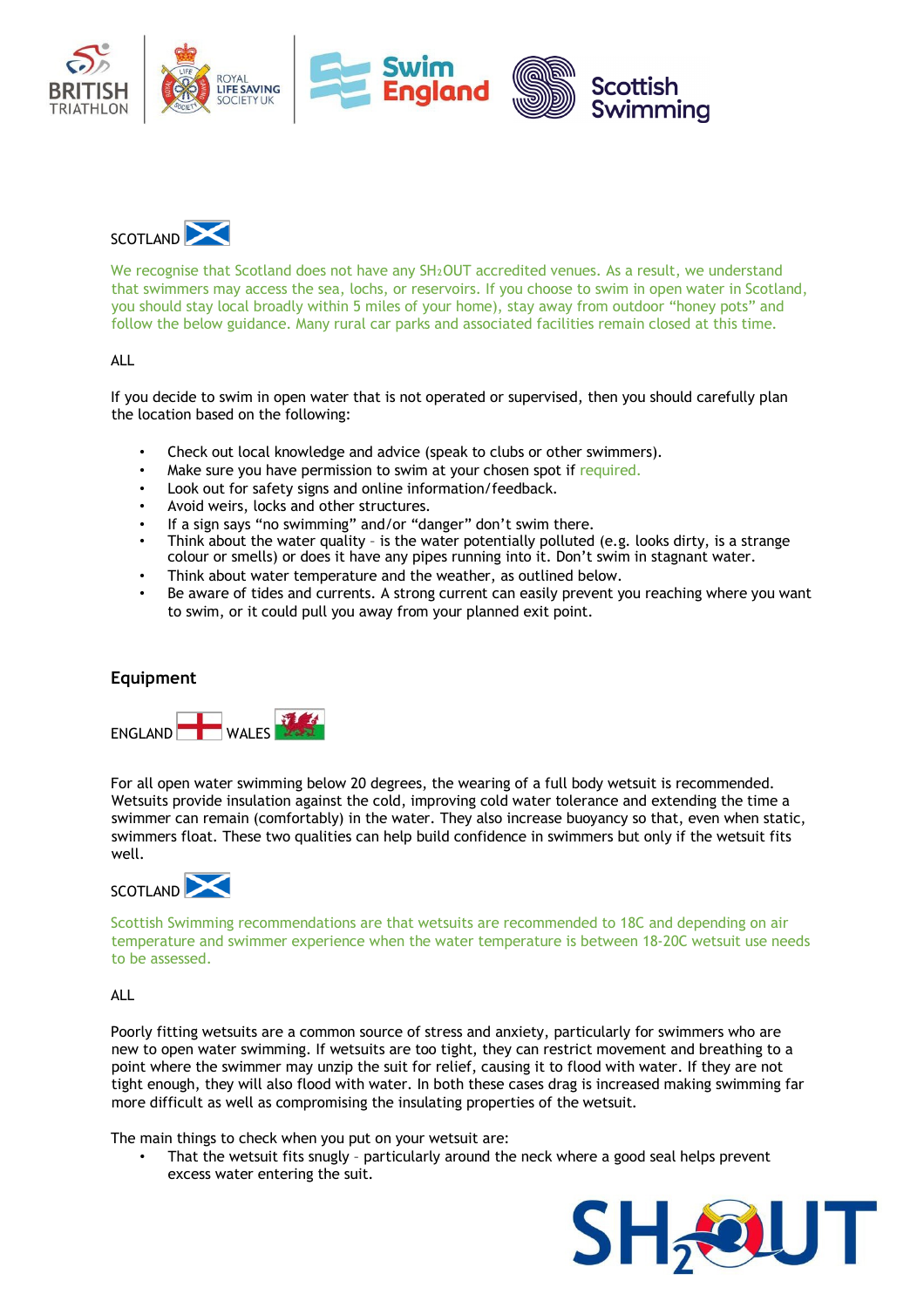





- There is a comfortable fit from crotch to shoulder so that arm reach and flexibility are not restricted.
- There is correct length in the arms and legs without excess material being gathered up that will increase drag.
- The wetsuit is not being worn back to front.

We also recommend the use of a tow float. A tow float is a brightly coloured, inflatable bag that is attached to the swimmer via a line/waistband. The benefits of a tow float include:

- Increased visibility of the swimmer
- It can make it easier to identify you making recovery easier.

Goggles are recommended as they allow you to see underwater obstructions.

A brightly coloured swim cap again can help with being seen, which can be important if there are boats passing by.

Ensure you take a towel, warm clothes (including hat and gloves) and a hot drink for after your swim. See the post-swim section below.

When open water swimming, cover cuts and abrasions, however minor, with sticking plasters. Don't swim if you have deep cuts or open wounds as the infection risk is higher, including the risk of contracting Weil's disease.

# **Weather Conditions and Water Temperature**

Different types of weather can lead to additional risks that you need to be aware of. In hot weather, there can be a significant difference between the air and water temperature – see Swim Entry guidance. Strong winds can also make swimming conditions difficult, as water can become unsettled and wavy and add wind chill, so you may get colder than you expect. You should never swim if there is any danger of an electrical storm. We advise only swimming when the weather is suitable and calm.

Both high and low water temperatures can put significant stress on swimmers putting your health at risk. SH<sub>2</sub>OUT recommends that all open water swimming should take place in water at 11 degrees or above. At temperatures lower than this we do not recommend open water swimming. The reason for this is swimmers can experience a cold-water shock response when entering water, this can also happen above 11 degrees.

You can mitigate the risks posed by water temperature and weather conditions by acclimatisation – please see Equipment and Swim Entry below.

#### **Whilst swimming**

#### **Entry and Exit**

Planning your entry to and exit out of the water prior to swimming is vital. You need to be able to enter the water slowly in a safe way that allows you to acclimatise to the water temperature – do not jump in. You need to be able to give yourself the opportunity to get used to the water temperature and regulate your breathing close to your water entry point in case you panic and need to exit. You also need to ensure you can find clear water and keep 2 metres apart from the person you are swimming with at all times.

When open water swimming, the colder the water and air temperature, the quicker you will cool down and the colder it is the less time you should spend in the water.

It is important to consider underfoot conditions leading to your entry point – to avoid risks of cuts and grazes. Try to wear shoes as close as possible to the water's edge and look out for sharp stones or broken glass.

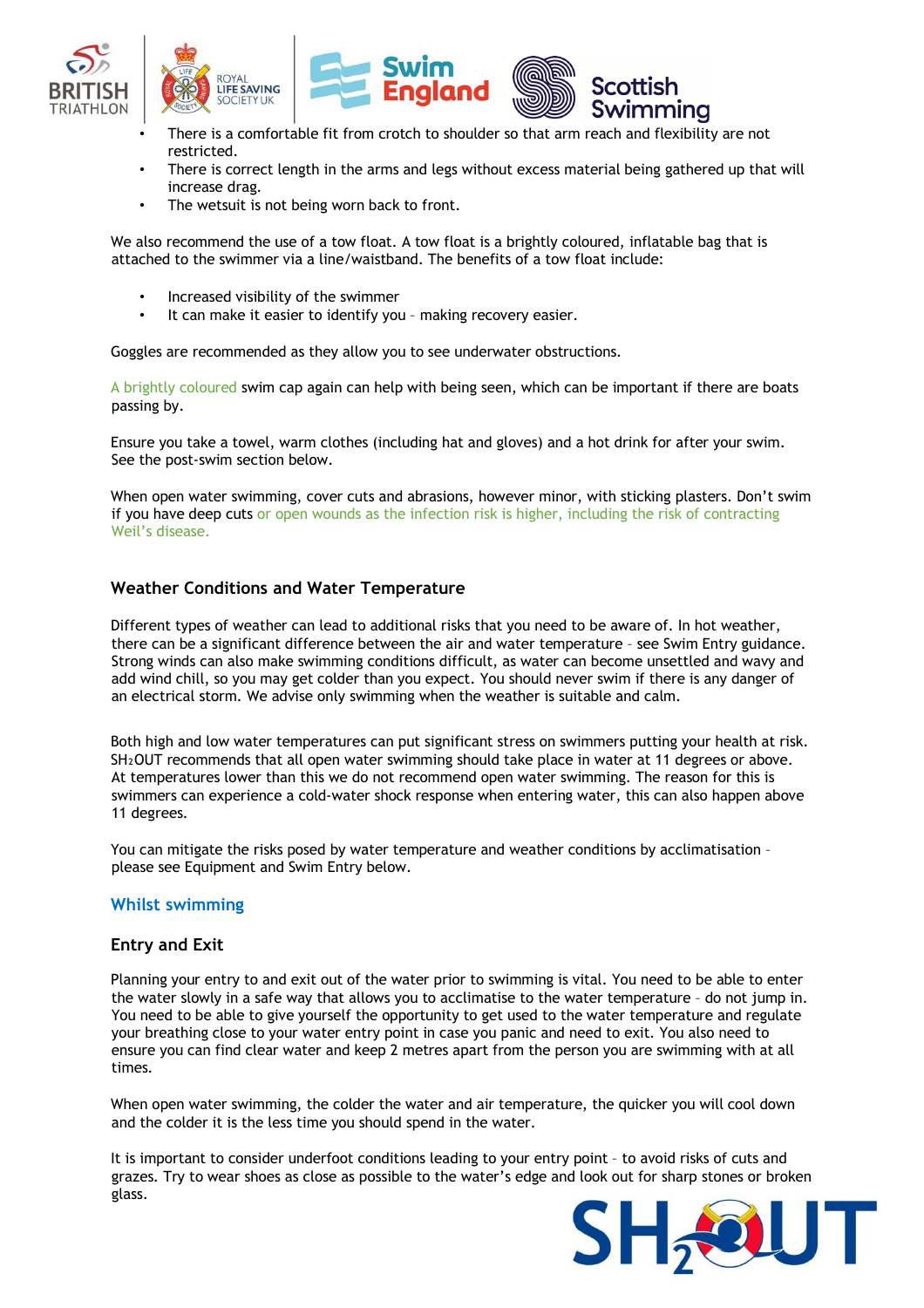

To acclimatise we recommend that you:

- Immerse yourself slowly
- Put your face in the water
- Take some deep breaths
- Gently tread water slowly moving your legs and arms
- If you become nervous or uncomfortable, it is recommended that you roll on to your back and float and breath deeply until you regain control. Your wetsuit and your tow float will help keep you buoyant.

Prior to entering the water for the first time you should plan your exit point etc. You should ensure you can easily exit the water prior to entry and make sure you have access to your towel and warm clothing quickly upon exiting the water. Remember to take into account currents and tides.

# **Swim Course**

When planning your entry and exit point, you also need to plan your swim course/route. Take into consideration:

- How long you plan to swim for (limit your time in the water if the temperature is close to 11 degrees – stop before you get cold).
- Your experience as an open water swimmer you will fatigue, and this can affect your ability to hold your swim stroke technique. You may also cramp, if this happens roll onto your back. This will help you float, then relax and wait until you recover.
- Your cold water acclimatisation/previous experience of swimming in cold water Your health and whether you have any pre-existing conditions that may affect your ability to cope with the open water swimming environment.
- You need to be able to maintain a distance of 2 metres from the person you are swimming with (unless from your own household). Think about how this may be affected by other water users – boats and other swimmers. If you have any hesitation about being able to maintain the social distancing rules at any point during your swim, you should not proceed.
- Where possible swim along the shoreline and as close to the bank as safe to do so.
- If you get into difficulty in the water, don't panic, stay calm and float on to your back until you can control your breathing and then continue to swim once again.

#### **Post Swim**

#### **Recovery – re-heat plan and nutrition**

Once you have finished swimming and exited the water, you need to dry off and dress immediately. It is advisable to put on warm clothes, including a hat and gloves. This is to reduce the risk of you suffering from the "after drop", which is the lowering of your core temperature.

In warm weather, if you are feeling hot, you may need to sit in the shallows (if possible) before exiting to help reduce your body temperature.

If possible, it is advised to get into a sheltered spot – so you are protected from any wind or chill. This could be your car. Again, ensure you maintain social distancing when you have exited the water. To limit contact with other swimmers and surfaces, it is our current recommendation to prepare to leave site as soon as you have you have completed your swim.

It is also advisable to have a hot drink as soon as possible after swimming as this will help to maintain body temperature. You may also be low on energy so refuel with something sugary too. Before you eat or drink, wash hands using sterilizing wipes or gels.